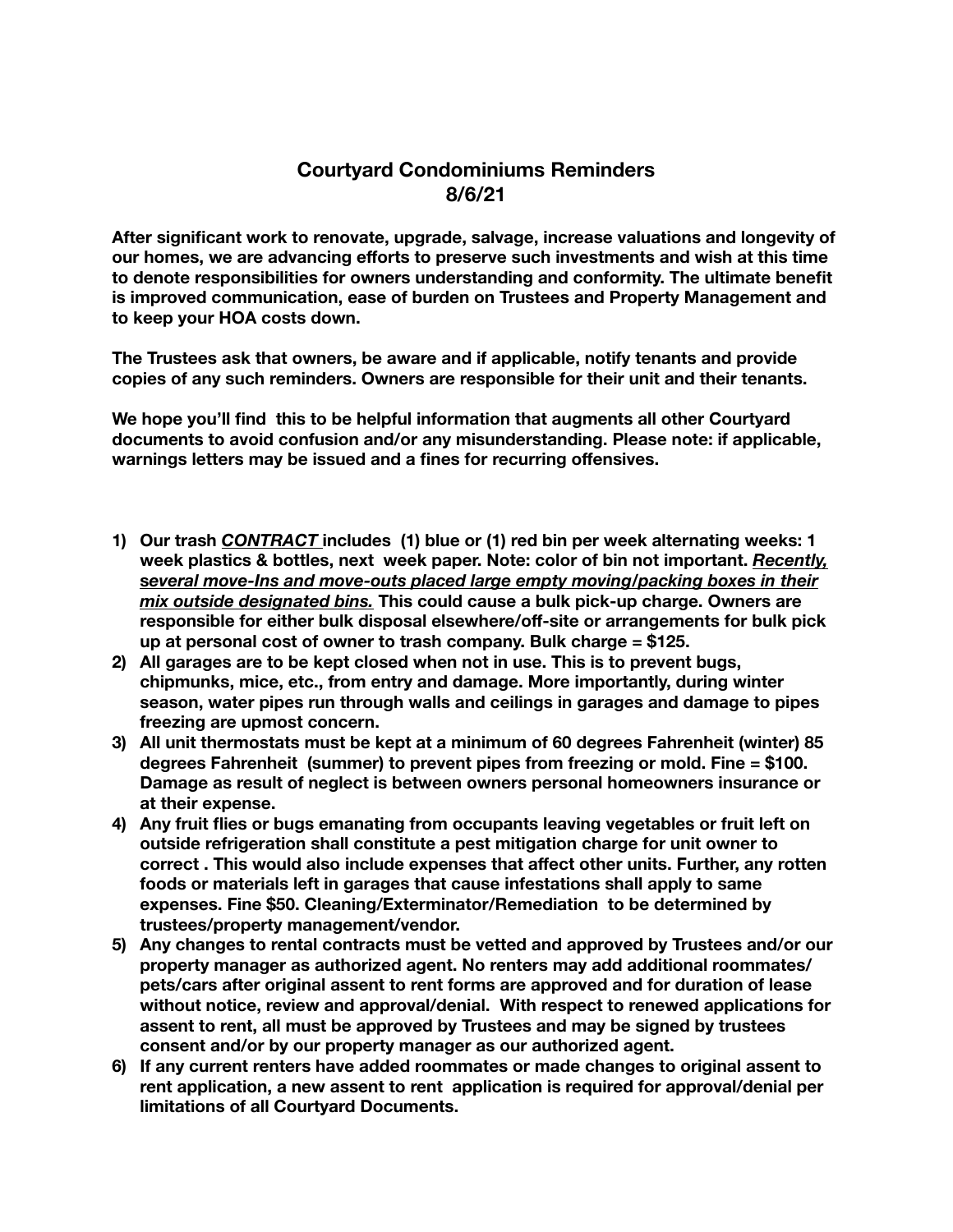- **7) No plantings are to be done on common property with exception to those spelled out in rules and regulations and/or approved in writing by board of trustees. Fine \$25**
- **8) Any damage, clean-up to common area walls, property as a result of shipments, move-Ins, move-outs, workers, etc, that require repair shall be charged off to owners that caused damage at reasonable "at cost expenses" to owners.**
- **9) Garage inspections will from time to time be conducted by Trustees and overall cleanliness of garages are owners responsibility. At the very least, avoid clutter, sweep out garage floors and be absolutely sure no toxic flammable contents are present. Fine \$50 Clean-up at owners expense.**
- **10) All dryer ducts are to be inspected, cleaned out yearly and proof by invoice and/or pictures of ventilation must be supplied to property manager. Fine \$100**
- **11) No locks shall be changed without notifying and supplying property manager with updated keys to owners main entryways and garages. Failure to comply shall leave owner liable in the event forceful entry is necessary to abate a water leak and shut off water if owner is not home. This also applies to any and all other unexpected need to gain entry without damage to main or garage doors. Further, any water damage occurred as a result of homeowners neglect to maintain and update all mechanicals shall be at owners expense of not only unit owners damage, but damages to any other abutting unit by accident or neglect. For example, check the manufacture date of your water heater, check life expectancy, install burst proof, metal braided washing machine hoses, condensation pumps in air handlers if needed, all water/plumbing connections, etc. No damages as result of improper maintenance or obsolete equipment shall be filed as a Master Insurance Claim. All owners should consult with their insurance carrier and update and amend their homeowners policy. Please be aware it is owners responsibility to have sufficient homeowners insurance.** *If you are in compliance, no action is necessary. We will notify non-compliant owners.*

**It is impractical and not necessarily contractual for a property manager to be aware of the many nuances and consequential actions that occasionally may occur inside an owners unit. Moreover, as a board of trustees member, it is a huge commitment and requires significant time to keep a watchful eye on actions and behaviors contrary to our by-laws. However, we will act within our jurisdiction and authority to enforce any infractions per our Master Deed, Rules and Regulations and Declaration of Trust and any other pertinent doc's.** 

**Ultimately, the Board should know our facility needs, budget accordingly and act in good faith. Extensive knowledge of operations at dozens of like condominiums and property management company's obligations have given us skilled insight of expectations and realistic managerial practices. We do our best not to step out of bounds of our legally enforceable documents, but we are not reticent with regard to any and all penalties and remedies allowable and at our disposal.** 

**We collectively ask for your help, cooperation and individual responsibility complying with and confirming required regulations. Actions taken proactively by owners to conform with the maintenance of their units will cut down on Trustees work load. Necessary reminders for non-response or compliance takes its toll. Consider this a minor inconvenience when compared to all the Trustees responsibilities do for the sake of everyones safety and well-being.**